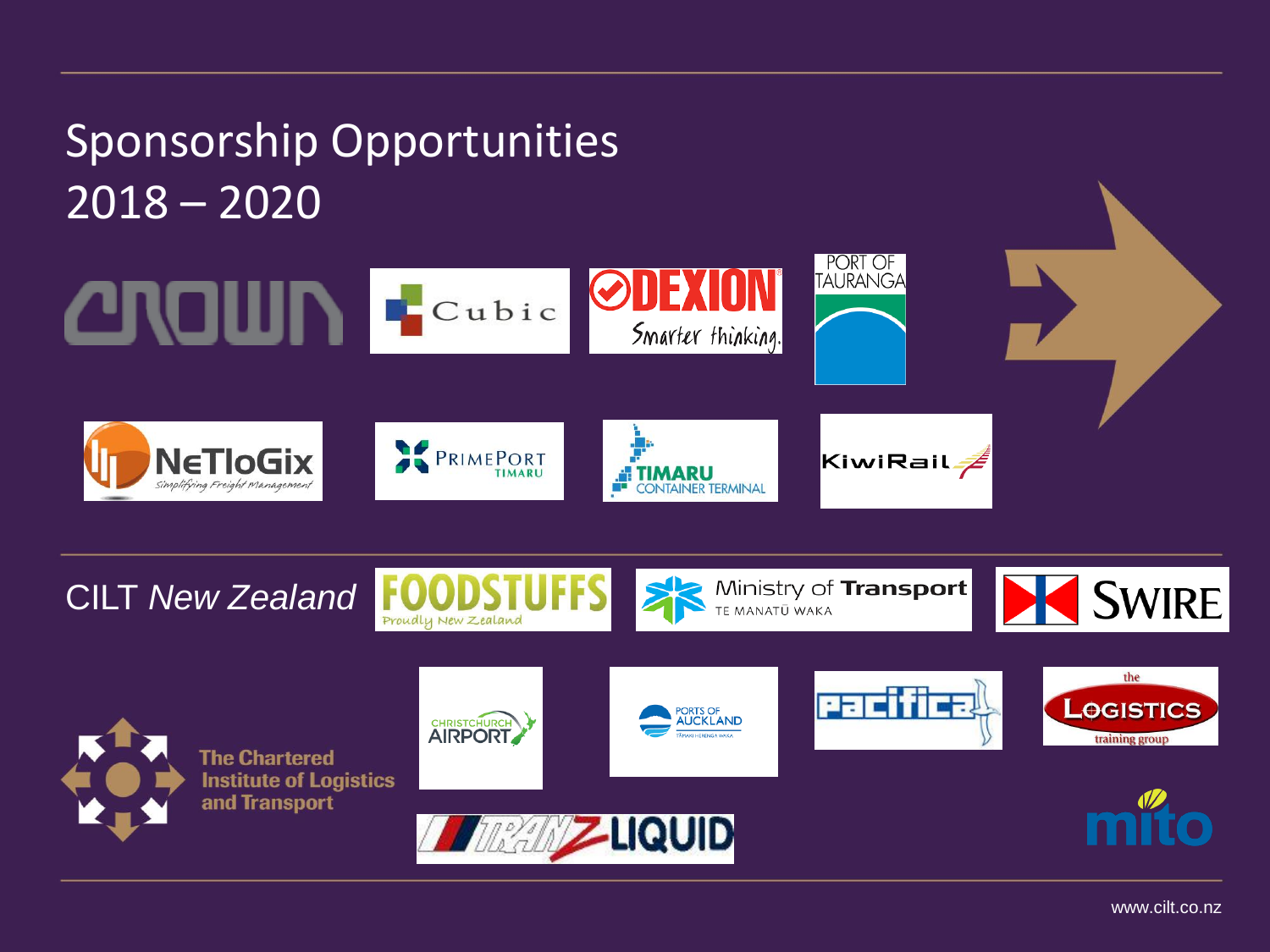#### **Who and What is CILT?**

CILT began in 1919 and has 30,000+ members in 30 countries. We partner with the logistics and transport industries, sharing a recognised international network and resources, offering personal development opportunities, celebrating outstanding achievements and contributions to the industry and wider community.

The purpose of CILT NZ is to provide a range of opportunities and tools enabling logistics and transport professional to grow in competence and confidence throughout their career, whilst furthering the interests of their organisations, the industry and the communities they serve.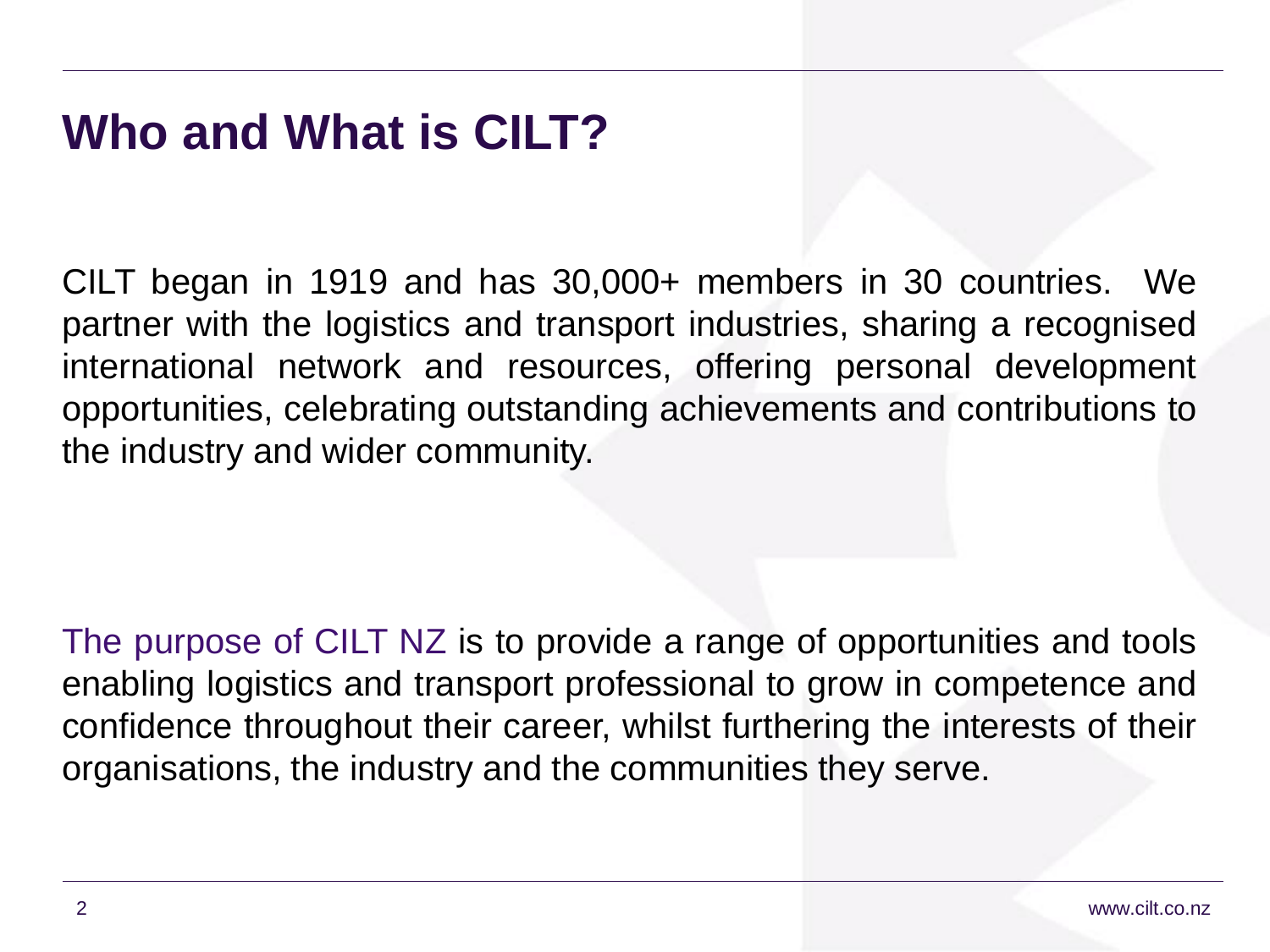# **How does CILT help the transport / supply / logistics sector?**

- Recognise excellence in the industry with an annual awards event
- Courses and qualifications to the sector
- Provides 40+ learning and networking opportunities around the country each year
- Facilitates formal and informal mentoring opportunities
- Provides a structured system for membership and the recognition of logistics professionals internationally
- Strives to introduce young people to the industry and helps to nurture them through their careers
- Quarterly Ezine
- Fuel Card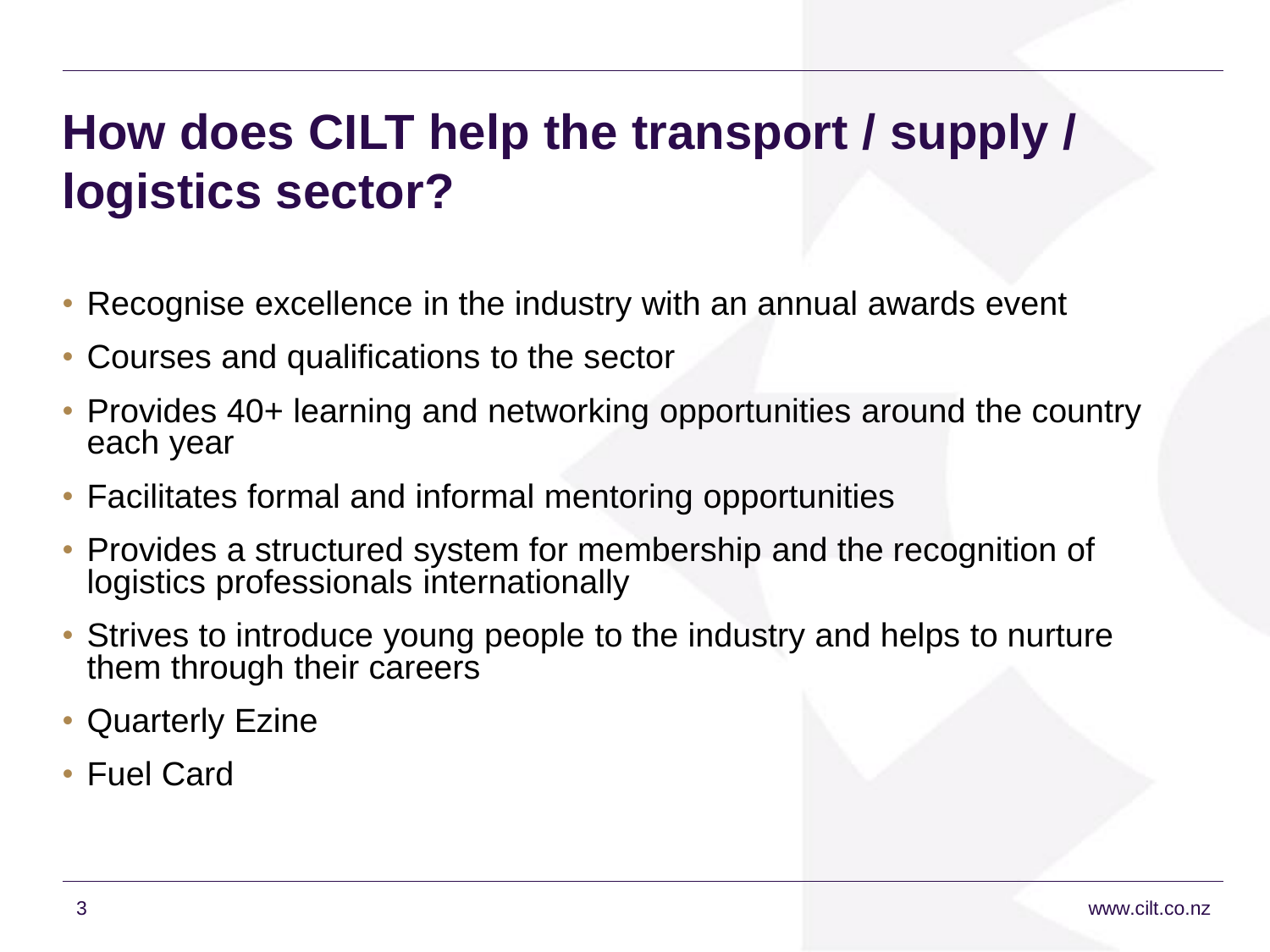#### **Sponsorship Benefits**

- Connect your business with the transport and logistics industry professionals and organisations – more than 600 individual and corporate members
- Promote brand, produce and service awareness via various means such as magazines and events targeted to leaders in the profession
- Be seen to be a proactive player in a dynamic and growing sector of the economy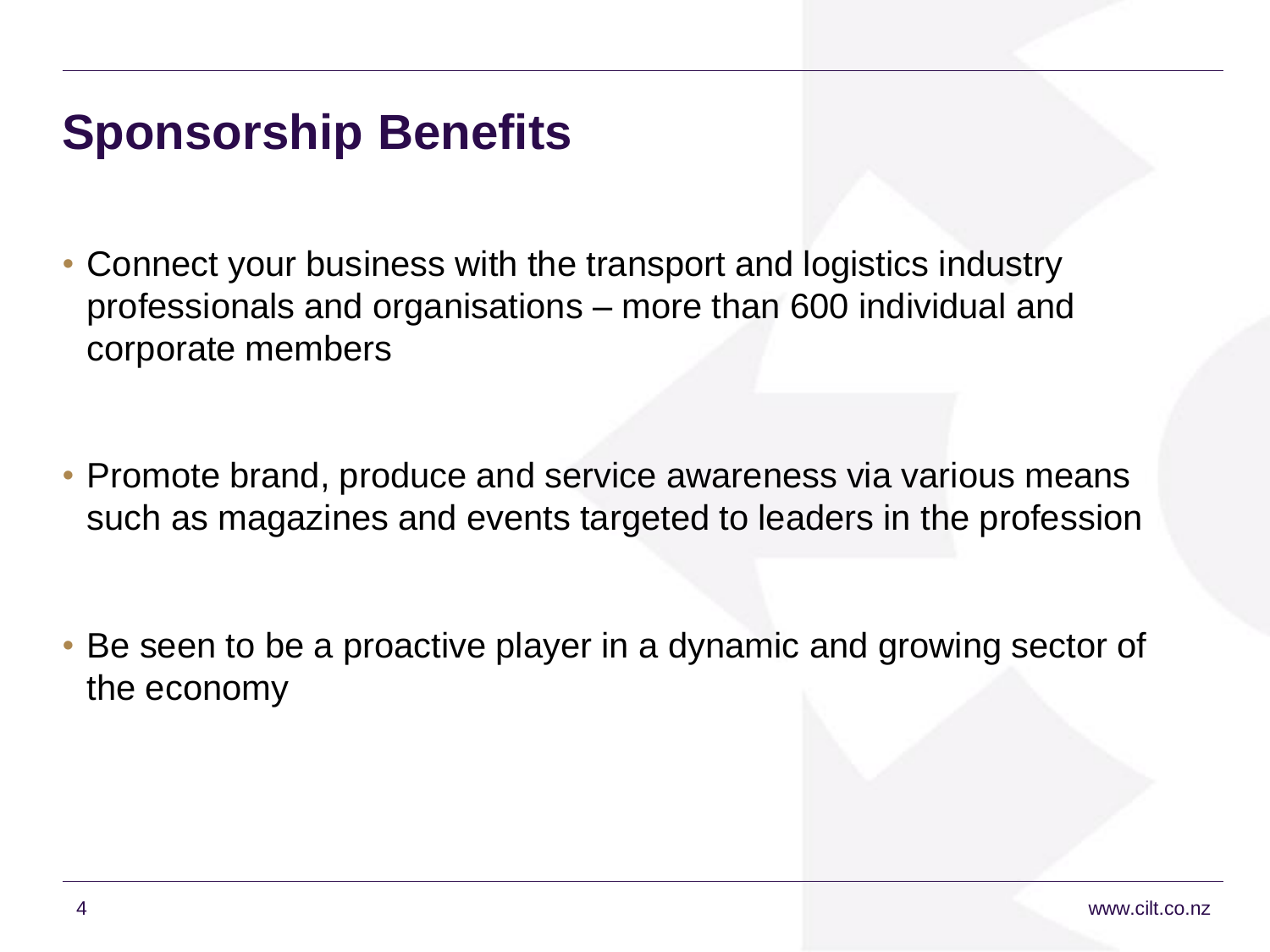# **Sponsorship Opportunities**

- National Platinum, Gold, Silver
- Local Section Level 1, Level 2 and Level 3
- Annual Awards Dinner and Forum event
- Individual Awards
- Mentoring Programme
- Advertisement in CILT Ezine

#### **Note that sponsorships are for the year commencing 1st July**

- Sponsorship will be on a 12 month rotating basis (any part years may be pro rata to align with your end of financial year)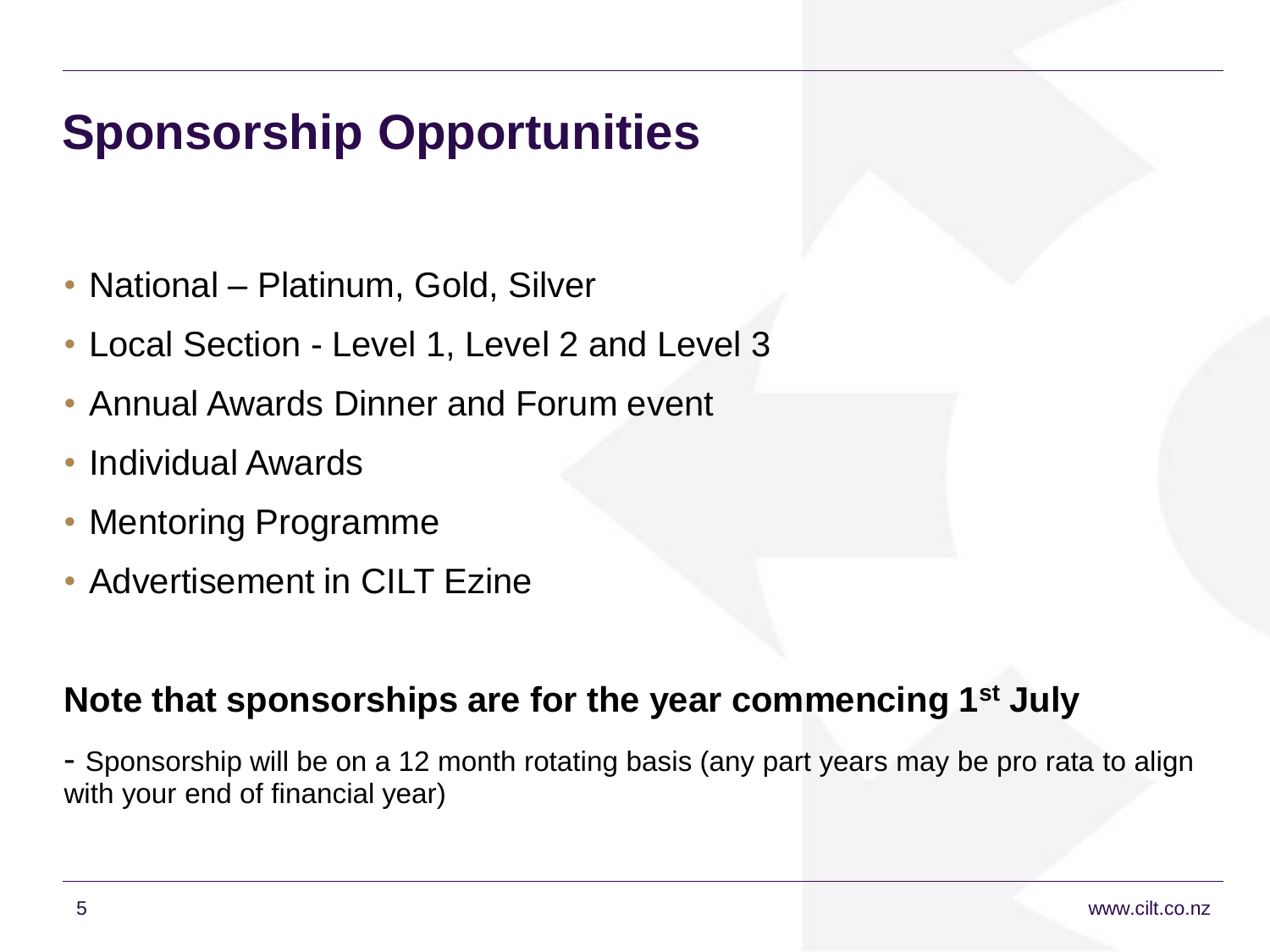| PORT OF<br>TAURANGA<br><b>ODE</b><br>Cubic <b>CROWN</b><br><b>National Sponsorship</b><br>Smarter thinking.                                                                                                                                                                                                                                                                                                                                                                                                                                                                                                 |                                                                                                                                                                                                                                                                                                                                                                                                                                                                                                                                                    |                                                                                                                                                                                                                                                                                                                                                                                                                                                                                                                                                   |  |  |
|-------------------------------------------------------------------------------------------------------------------------------------------------------------------------------------------------------------------------------------------------------------------------------------------------------------------------------------------------------------------------------------------------------------------------------------------------------------------------------------------------------------------------------------------------------------------------------------------------------------|----------------------------------------------------------------------------------------------------------------------------------------------------------------------------------------------------------------------------------------------------------------------------------------------------------------------------------------------------------------------------------------------------------------------------------------------------------------------------------------------------------------------------------------------------|---------------------------------------------------------------------------------------------------------------------------------------------------------------------------------------------------------------------------------------------------------------------------------------------------------------------------------------------------------------------------------------------------------------------------------------------------------------------------------------------------------------------------------------------------|--|--|
| <b>Platinum</b><br>\$15,000 pa                                                                                                                                                                                                                                                                                                                                                                                                                                                                                                                                                                              | <b>Gold</b><br>\$10,000 pa                                                                                                                                                                                                                                                                                                                                                                                                                                                                                                                         | <b>Silver</b><br>\$5,000 pa                                                                                                                                                                                                                                                                                                                                                                                                                                                                                                                       |  |  |
| Maximum of two Platinum Sponsors<br>$\bullet$<br>Six "individual corporate<br>memberships" to CILT<br>Free advertisement in each ezine<br>quarterly (up to A4, advert to be<br>supplied by sponsor)<br>Recognition at 40+ events nationally<br>$\bullet$<br>per year<br>• Access to CILT International<br>resources<br>Inclusion on CILT Facebook page<br>$\bullet$<br>Presentation opportunities at CILT<br>events nationally<br>Prime spot for logo on CILT website<br>with direct link to own site<br>Plaque to recognise sponsorship<br>First options on Awards sponsorship<br>Other benefits as agreed | Maximum of four Gold Sponsors<br>• Four "individual corporate<br>memberships" to CILT<br>• 2 Free A4 advertisements in CILT<br>ezine across the year (up to A4,<br>advert to be supplied by sponsor)<br>Recognition at 40+ events<br>nationally per year<br>• Access to CILT International<br>resources<br>• Presentation opportunities at CILT<br>events nationally<br>Logo included on CILT website<br>with direct link to own site<br>• Plaque to recognise sponsorship<br>First options on Awards<br>sponsorship<br>• Other benefits as agreed | Maximum of eight Silver Sponsors<br>$\bullet$<br>• Two "individual corporate<br>memberships" to CILT<br>• 1 Free A4 advertisement in CILT<br>ezine sometime during the year (up<br>to A4, advert to be supplied by<br>sponsor)<br>• Recognition at 40+ events nationally<br>per year<br>• Access to CILT International<br>resources<br>• Presentation opportunities at CILT<br>events nationally<br>Logo included on CILT website with<br>$\bullet$<br>direct link to own site<br>First options on Awards sponsorship<br>Other benefits as agreed |  |  |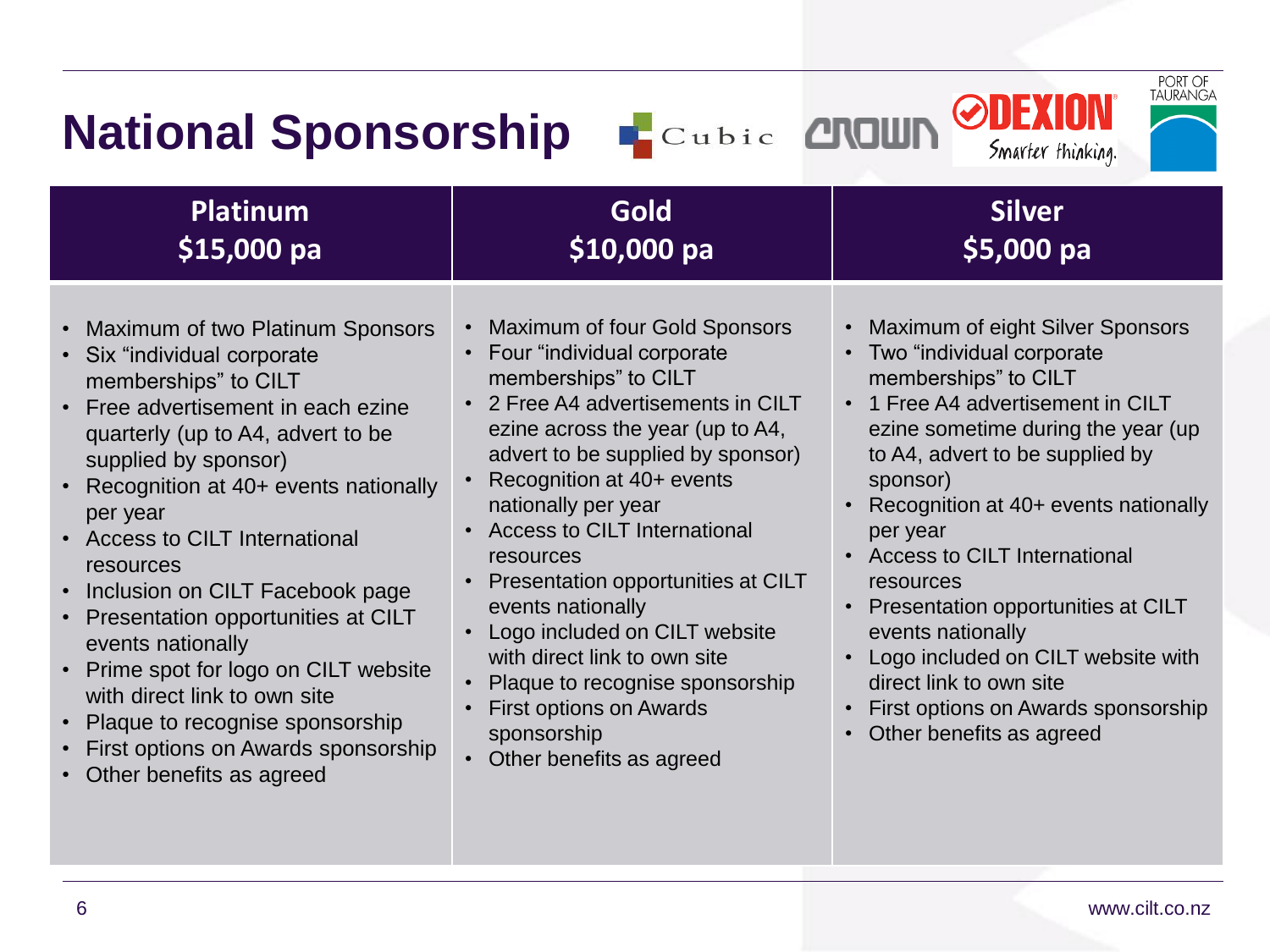# **Local Sponsorship**

| Level 3                                                                                                                                                                                                                                                                                                                                                                         | Level 2                                                                                                                                                                                                                                                                                                  | Level 1                                                                                                                                                                                                  |
|---------------------------------------------------------------------------------------------------------------------------------------------------------------------------------------------------------------------------------------------------------------------------------------------------------------------------------------------------------------------------------|----------------------------------------------------------------------------------------------------------------------------------------------------------------------------------------------------------------------------------------------------------------------------------------------------------|----------------------------------------------------------------------------------------------------------------------------------------------------------------------------------------------------------|
| $$1000$ pa                                                                                                                                                                                                                                                                                                                                                                      | $$650$ pa                                                                                                                                                                                                                                                                                                | $$350$ pa                                                                                                                                                                                                |
| • Maximum of two Level 3<br><b>Sponsors</b><br><b>Level 2 sponsorship plus:</b><br>• Only one sponsor from a<br>sector<br>• Naming rights for two<br>events during the year<br>• The opportunity to have a<br>staff member on the CILT<br><b>Section Committee</b><br>• The opportunity to host one<br>event per year – topic must<br>be relevant and of interest<br>to members | • Maximum of four Level two<br><b>Sponsors</b><br>Level 1 sponsorship plus:<br>• Logo on local section page<br>of the CILT web site<br>Naming rights of one<br>$\bullet$<br>monthly section event<br>during the year $-$ can<br>provide leaflets / pens etc.<br>plus a "sales table" if<br>space permits | • Maximum of six Level 1<br><b>Sponsors</b><br>• Logo on local sponsor<br>page when produced for<br>meetings<br>• Verbal "thank you" for your<br>sponsorship at all<br>sponsored local section<br>events |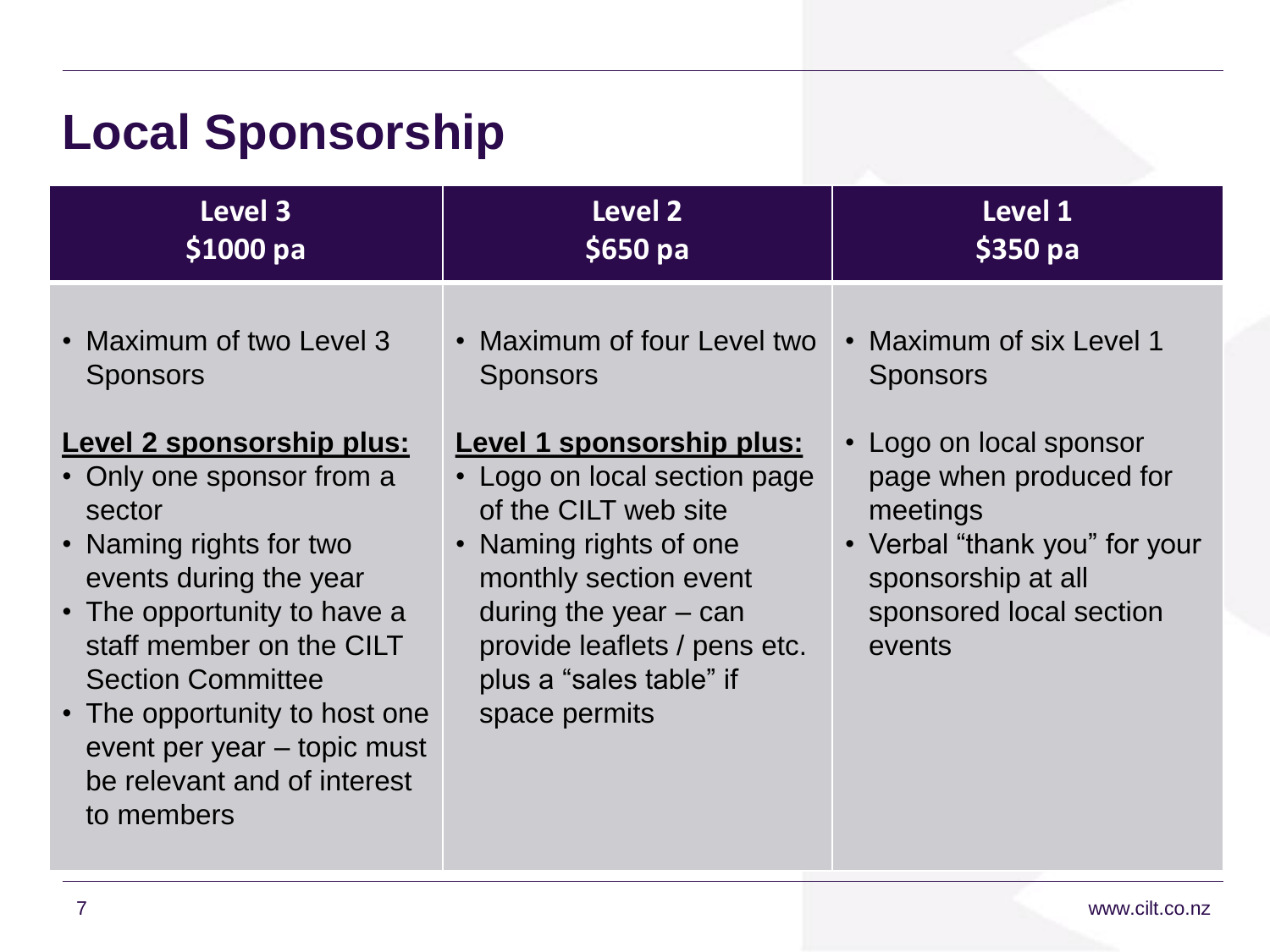# **Annual Awards Forum and Dinner**

| Forum (No Forum in 2018)                                                                                                                                                   | <b>2018 Black Tie Dinner Event</b><br><b>Christchurch Transitional Cathedral</b><br>Friday 26th October 2018<br><b>2018 Contacts: Chris Gunn</b><br>or Marilyn Henderson (see separate page)             |  |
|----------------------------------------------------------------------------------------------------------------------------------------------------------------------------|----------------------------------------------------------------------------------------------------------------------------------------------------------------------------------------------------------|--|
| Estimated 60 in attendance<br>Overall naming rights - \$2500<br>Trade Table $-5$ at \$250 each<br>Compendiums - \$1000<br>Afternoon Tea - \$500<br>Bus sponsorship - \$800 | Estimated 200 - 300 in attendance<br>Platinum: Naming rights \$20 000<br>Gold: secondary naming rights \$10 000<br>Silver: Pre-dinner drinks: \$6000<br><b>Bronze: \$5000</b><br>KiwiRail<br>MC - \$3000 |  |
| Name Badges $-$ \$500, supply<br>individually named badges with logo                                                                                                       | Photographer - Dexion<br>Smarter thinking.                                                                                                                                                               |  |

Note: The above is indicative only as each annual event will have slightly different sponsorship opportunities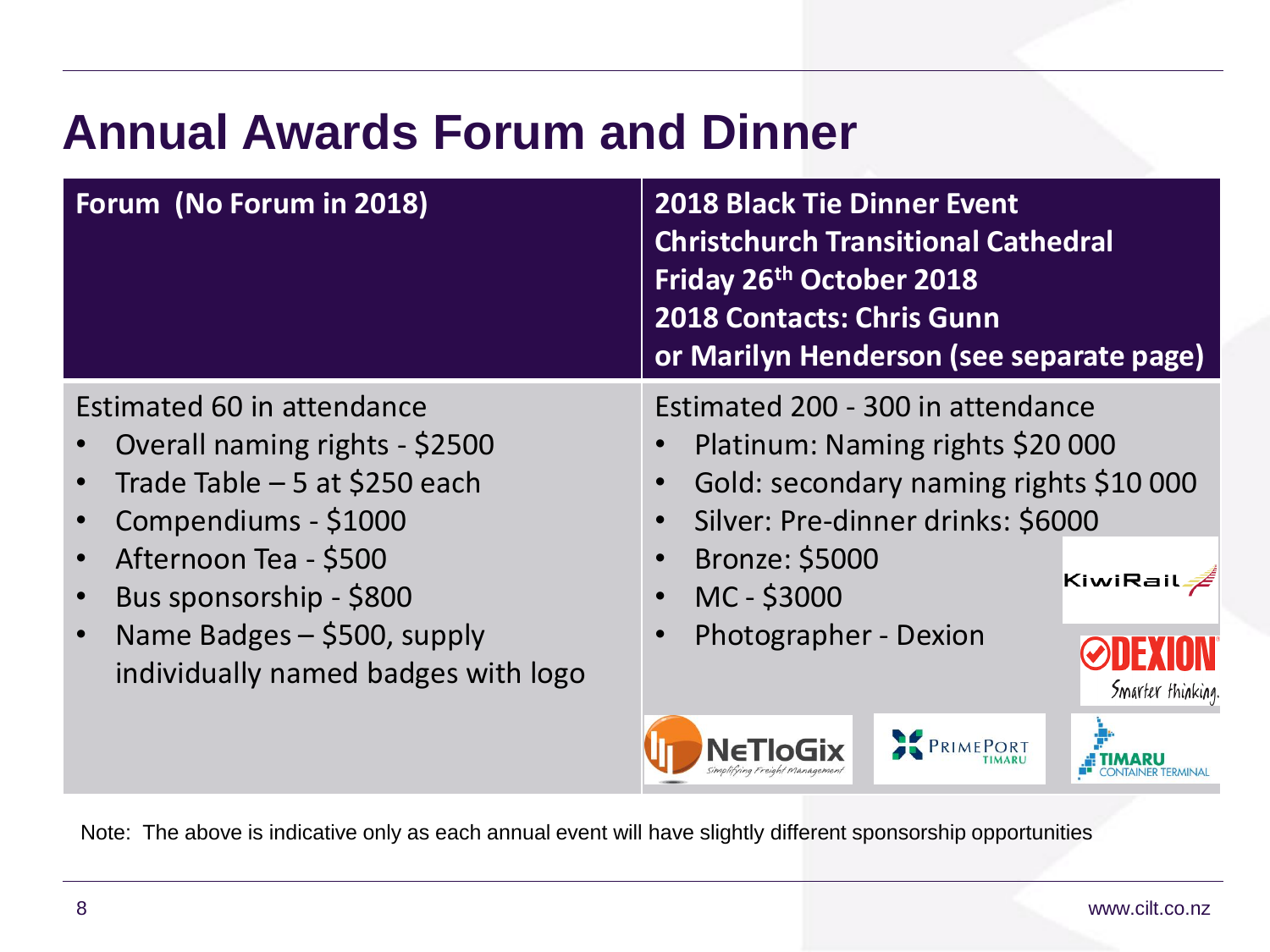# **Sponsors of Awards**

12 sponsored awards are presented annually (assuming suitably qualified nominations are received)

- **MITO:** The MITO / CILT Scholarship is awarded to a MITO graduate who is an emerging industry leader from the road transport, logistics, ports or stevedoring sectors.\$1000
- **Port of Tauranga Ltd:** The best undergraduate level project \$800
- **Logistics Training Group:** Top NZ Graduate in the CILT UK Professional Diploma \$500
- **Dexion New Zealand:** Overall outstanding achievement is a logistics programme or project \$1000
- **Ministry of Transport:** Outstanding achievement at Masters Level \$4000
- **Robin Dunlop - D R D Consulting:** The best published article in a New Zealand publication or the best presentation to a supply chain / logistics or transport forum, or a CILT meeting, the author/presenter being under 35 years of age. \$500
- **CILT:** the best published article in a New Zealand publication or the best presentation to a supply chain / logistics or transport forum, or a CILT meeting (no age restriction)
- **Cubic:** Best practice in supply chain implementation and practice
- **Dexion:** Award for Innovation in the transport and logistics sectors
- **Foodstuffs NZ:** Young achiever of the year \$4000
- **CILT:** Norman Spencer Memorial Medal for Contribution to Transport and the Institute
- **CILT:** The Sir Bob Owens Award for Outstanding Contribution to the Logistics, Supply Chain Sector & Community

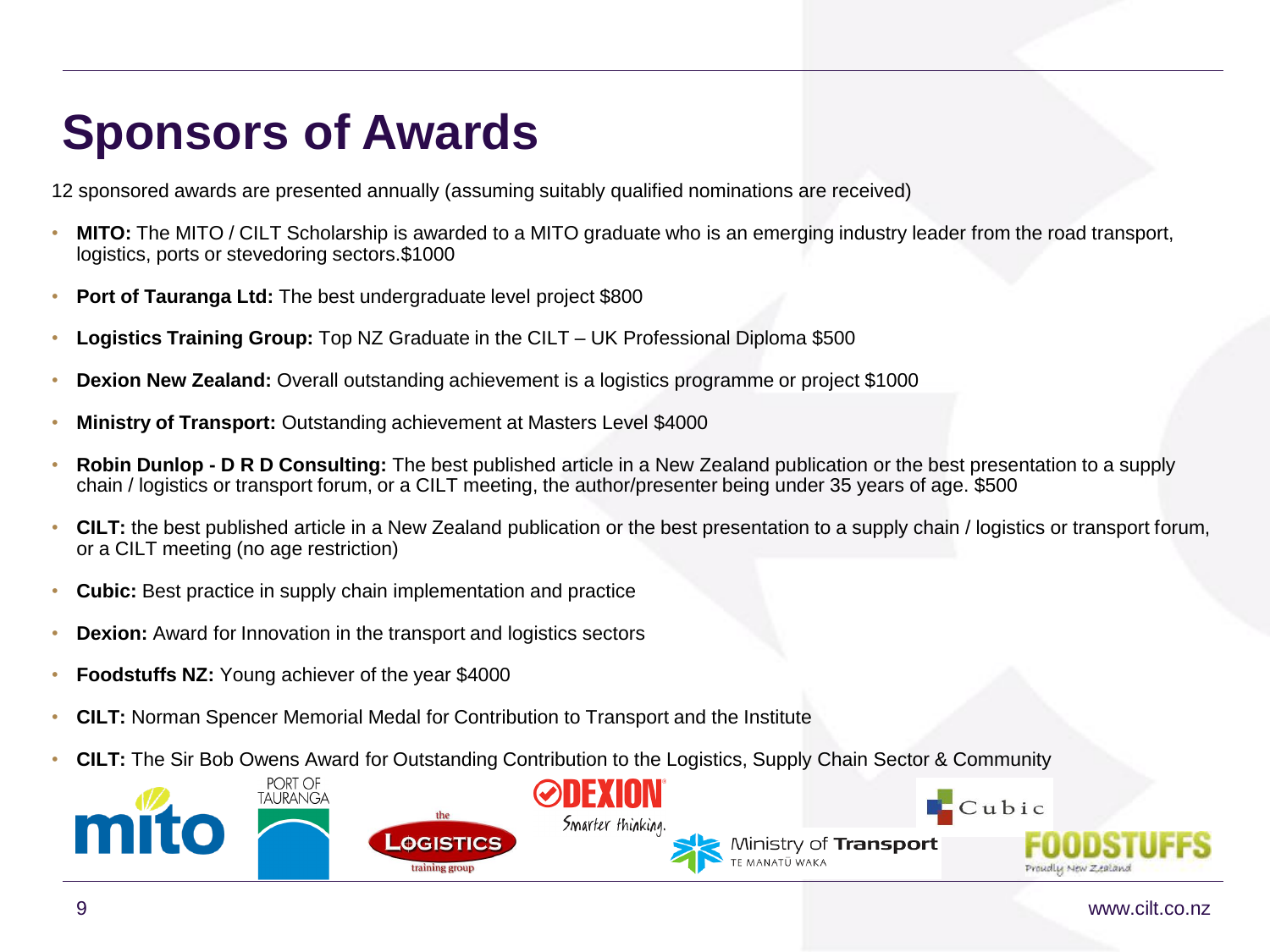## **Mentoring Programme Sponsorship**

• Mentoring Programme Sponsorship \$2000 per Annum





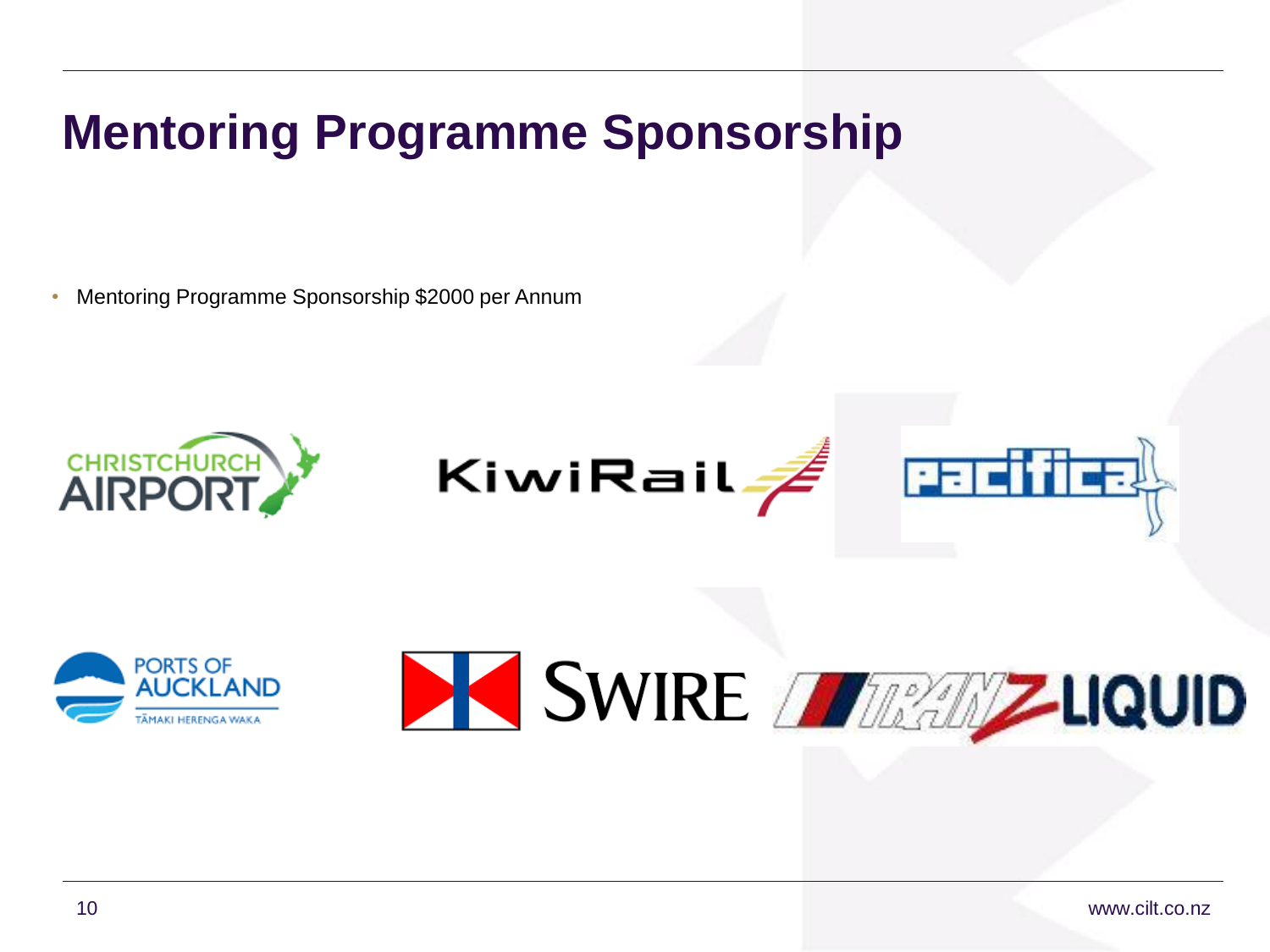### **Advertisement in CILT Ezine**

**4 issues annually (distributed to 600+ individuals, plus 100 printed copies) widely read by decision-makers within the logistics and transport sectors. (Ad to be provided by advertiser).**

| <b>Casual</b> | Annual - 4 issues<br>(per issue) |
|---------------|----------------------------------|
| \$1300        | \$1200                           |
| \$1200        | \$1100                           |
| \$1200        | \$1100                           |
| \$1000        | \$900                            |
| \$800         | \$700                            |
| \$500         | \$400                            |
| \$400         | \$300                            |
|               |                                  |